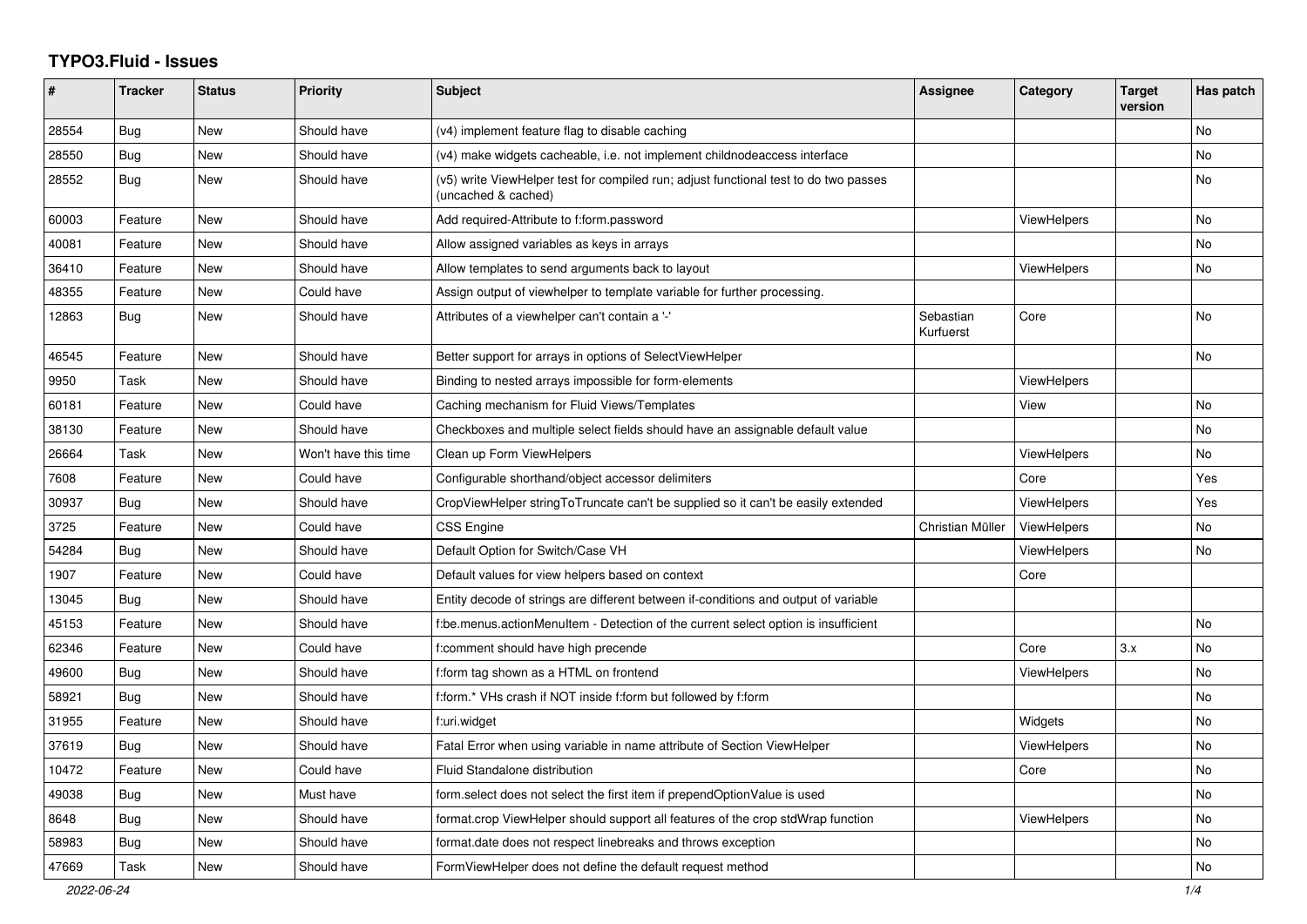| $\vert$ # | <b>Tracker</b> | <b>Status</b> | <b>Priority</b>      | <b>Subject</b>                                                                                         | <b>Assignee</b>       | Category    | <b>Target</b><br>version | Has patch |
|-----------|----------------|---------------|----------------------|--------------------------------------------------------------------------------------------------------|-----------------------|-------------|--------------------------|-----------|
| 45394     | Task           | New           | Should have          | Forwardport Unit test for standalone view                                                              |                       | View        |                          | <b>No</b> |
| 32035     | Task           | New           | Should have          | Improve fluid error messages                                                                           |                       | Core        |                          | Yes       |
| 4704      | Feature        | New           | Should have          | Improve parsing exception messages                                                                     |                       | Core        |                          |           |
| 28553     | Bug            | New           | Should have          | improve XHProf test setup                                                                              |                       |             |                          | No        |
| 56237     | Task           | New           | Should have          | in-line (Condition) View Helpers should not evaluate on parsing                                        |                       |             |                          | No        |
| 57885     | Bug            | New           | Must have            | Inputs are cleared from a second form if the first form produced a vallidation error                   |                       |             |                          | No        |
| 37095     | Feature        | New           | Should have          | It should be possible to set a different template on a Fluid TemplateView inside an<br>action          | Christopher<br>Hlubek |             |                          | No        |
| 51100     | Feature        | New           | Must have            | Links with absolute URI should have the option of URI Scheme                                           |                       | ViewHelpers |                          | No        |
| 27607     | <b>Bug</b>     | New           | Must have            | Make Fluid comparisons work when first element is STRING, second is NULL.                              |                       | Core        |                          | No        |
| 26658     | Task           | <b>New</b>    | Won't have this time | Make Form ViewHelpers consistent                                                                       |                       | ViewHelpers |                          | No        |
| 30555     | Feature        | New           | Could have           | Make TagBuilder more extensible                                                                        |                       | Core        |                          | No        |
| 28549     | Bug            | New           | Should have          | make widgets cacheable, i.e. not implement childnodeaccess interface                                   |                       |             |                          | No        |
| 42397     | Feature        | New           | Should have          | Missing viewhelper for general links                                                                   |                       |             |                          | No        |
| 40064     | <b>Bug</b>     | New           | Must have            | Multiselect is not getting persisted                                                                   |                       | ViewHelpers |                          | No        |
| 36559     | Feature        | New           | Could have           | New widget progress bar                                                                                |                       |             |                          | Yes       |
| 60271     | Feature        | New           | Should have          | Paginate viewhelper, should also support arrays                                                        |                       |             |                          | No        |
| 36655     | Bug            | New           | Should have          | <b>Pagination Links</b>                                                                                |                       | Widgets     |                          | No        |
| 45384     | Bug            | New           | Must have            | Persisted entity object in widget-configuration cannot be deserialized (after reload)                  |                       | Widgets     | 2.0.1                    | No        |
| 39936     | Feature        | New           | Should have          | registerTagAttribute should handle default values                                                      |                       | ViewHelpers |                          | No        |
| 42743     | Task           | New           | Should have          | Remove inline style for hidden form fields                                                             |                       |             |                          | No        |
| 43071     | Task           | New           | Should have          | Remove TOKENS for adding fallback teplates in B                                                        |                       |             |                          | No        |
| 43072     | Task           | New           | Should have          | Remove TOKENS for adding templates fallback in Backporter                                              |                       | View        |                          | No        |
| 54195     | Task           | <b>New</b>    | Should have          | Rename and move FormViewHelper's errorClass value, currently 'f3-form-error'                           | Adrian Föder          | ViewHelpers |                          | No        |
| 38369     | Bug            | New           | Must have            | Resource ViewHelpers should not fall back to request package                                           |                       | View        |                          | No        |
| 33215     | Feature        | New           | Should have          | RFC: Dynamic values in ObjectAccess paths                                                              |                       |             |                          | No        |
| 39990     | Bug            | New           | Should have          | Same form twice in one template: hidden fields for empty values are only rendered<br>once              |                       | Core        |                          | No        |
| 9514      | Feature        | New           | Should have          | Support explicit Array Arguments for ViewHelpers                                                       |                       |             |                          |           |
| 60856     | Bug            | New           | Must have            | Target attribute not supported by the form viewhelper                                                  |                       | ViewHelpers |                          | Yes       |
| 52591     | <b>Bug</b>     | New           | Should have          | The Pagination Widget broken for joined objects                                                        |                       |             |                          | No        |
| 10911     | Task           | New           | Should have          | Tx_Fluid_ViewHelpers_Form_AbstractFormViewHelper->renderHiddenIdentityField<br>should be more reliable |                       | ViewHelpers |                          | No        |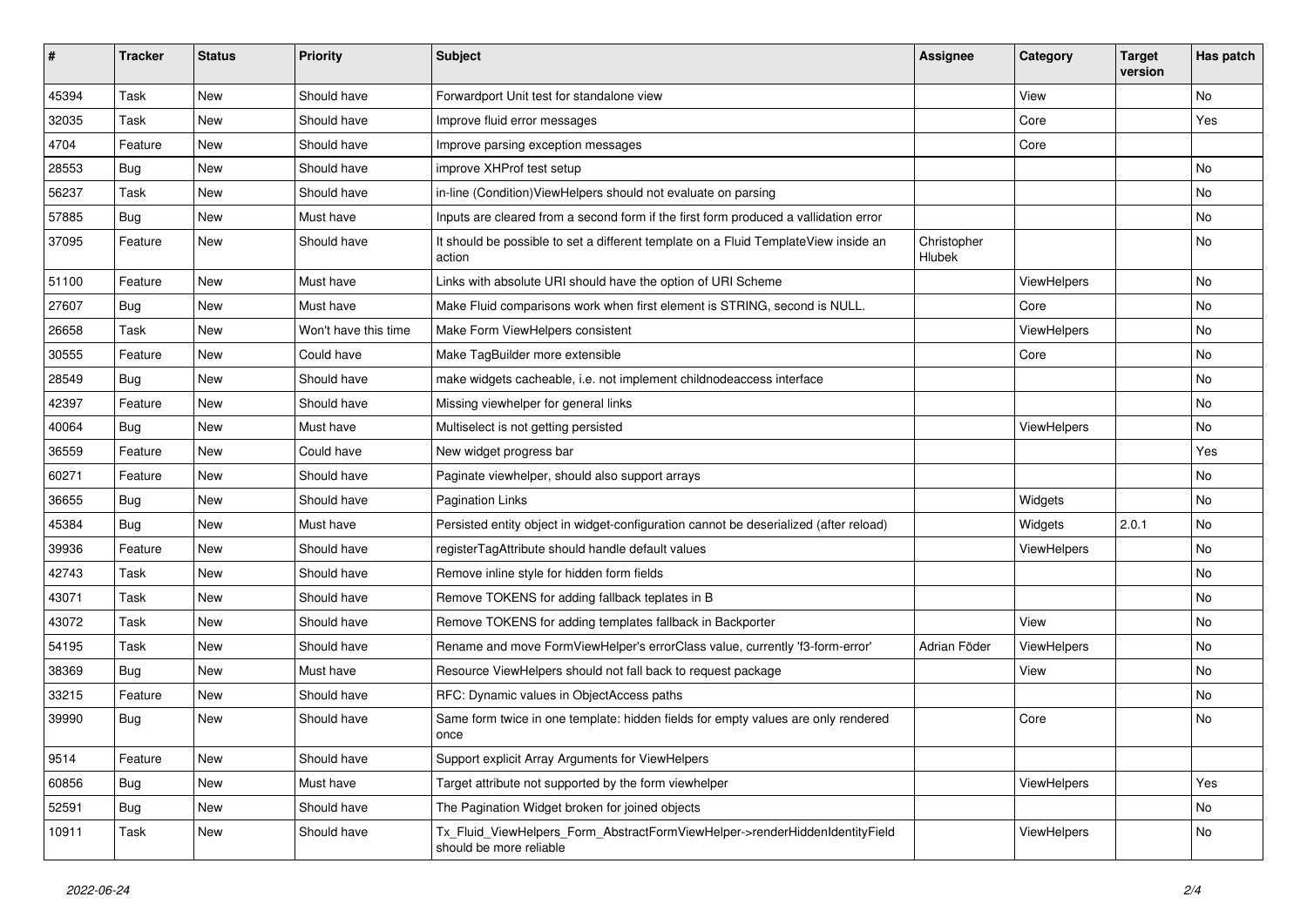| $\pmb{\sharp}$ | Tracker    | <b>Status</b>            | <b>Priority</b> | <b>Subject</b>                                                                      | <b>Assignee</b>             | Category    | <b>Target</b><br>version | Has patch |
|----------------|------------|--------------------------|-----------------|-------------------------------------------------------------------------------------|-----------------------------|-------------|--------------------------|-----------|
| 34309          | Task       | New                      | Could have      | Unknown ViewHelpers cause exception - should be handled more graceful               |                             | ViewHelpers |                          | No        |
| 3481           | Bug        | New                      | Should have     | Use ViewHelperVariableContainer in PostParseFacet                                   |                             | Core        |                          | No        |
| 33551          | Bug        | New                      | Must have       | View helper values break out of a partial scope                                     | Sebastian<br>Kurfuerst      | Core        |                          | No        |
| 51277          | Feature    | <b>New</b>               | Should have     | ViewHelper context should be aware of actual file occurrence                        |                             |             |                          | <b>No</b> |
| 52419          | Bug        | New                      | Should have     | Wrong PHPDocs notation for default value inline f:translate viewhelper              |                             |             | 2.0                      | <b>No</b> |
| 28551          | Bug        | Accepted                 | Should have     | (v4) backport VHTest                                                                | Sebastian<br>Kurfuerst      |             |                          | No        |
| 9005           | Feature    | Accepted                 | Could have      | Fluid Template Analyzer (FTA)                                                       | Sebastian<br>Kurfuerst      |             |                          |           |
| 5933           | Feature    | Accepted                 | Should have     | Optional section rendering                                                          | Sebastian<br>Kurfuerst      | ViewHelpers |                          | <b>No</b> |
| 3291           | Feature    | Needs<br>Feedback        | Should have     | Cacheable viewhelpers                                                               |                             |             |                          | No        |
| 36662          | Bug        | <b>Needs</b><br>Feedback | Should have     | Checked state isn't always correct when property is collection                      | Kevin Ulrich<br>Moschallski | ViewHelpers | 1.1.1                    | <b>No</b> |
| 45345          | Feature    | <b>Needs</b><br>Feedback | Should have     | Easy to use comments for fluid that won't show in output                            |                             |             |                          |           |
| 46289          | Bug        | Needs<br>Feedback        | Should have     | Enable Escaping Interceptor in XML request format                                   |                             | View        | 2.0.1                    | No        |
| 58862          | Bug        | Needs<br>Feedback        | Should have     | FormViewHelper doesn't accept NULL as value for \$arguments                         | Bastian<br>Waidelich        | ViewHelpers |                          | Yes       |
| 8491           | Task       | Needs<br>Feedback        | Should have     | link.action and uri.action differ in absolute argument                              | Karsten<br>Dambekalns       | ViewHelpers |                          | No        |
| 33394          | Feature    | Needs<br>Feedback        | Should have     | Logical expression parser for BooleanNode                                           | <b>Tobias Liebig</b>        | Core        |                          | No        |
| 33628          | Bug        | <b>Needs</b><br>Feedback | Must have       | Multicheckboxes (multiselect) for Collections don't work                            | Christian Müller            | ViewHelpers |                          | No        |
| 8989           | Feature    | <b>Needs</b><br>Feedback | Could have      | Search path for fluid template files                                                |                             | View        |                          | No        |
| 46091          | Task       | <b>Needs</b><br>Feedback | Should have     | Show source file name and position on exceptions during parsing                     |                             |             |                          | No        |
| 51239          | Bug        | <b>Under Review</b>      | Must have       | AbstractViewHelper use incorrect method signature for "\$this->systemLogger->log()" | Adrian Föder                | Core        |                          | Yes       |
| 46257          | Feature    | <b>Under Review</b>      | Should have     | Add escape sequence support for Fluid                                               |                             | Core        |                          | No        |
| 43346          | Feature    | <b>Under Review</b>      | Should have     | Allow property mapping configuration via template                                   | Karsten<br>Dambekalns       | ViewHelpers | 2.1                      | No        |
| 52640          | Feature    | <b>Under Review</b>      | Should have     | Create an UnlessViewHelper as opposite to the IfViewHelper                          | Marc Neuhaus                |             |                          | No        |
| 52536          | <b>Bug</b> | <b>Under Review</b>      | Should have     | Errorclass not set if no property-attribute set                                     |                             |             |                          |           |